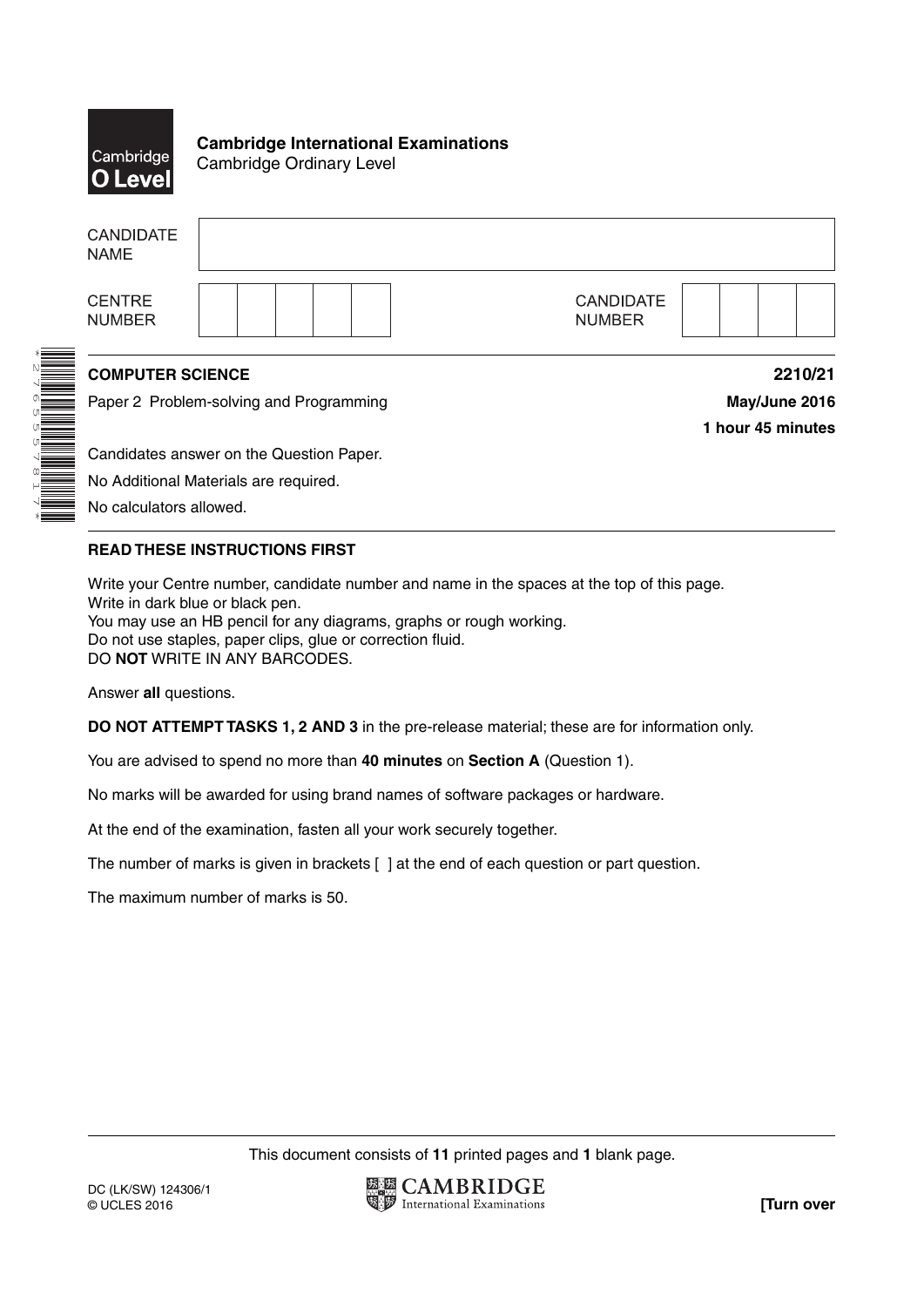### **Section A**

### **You are advised to spend no longer than 40 minutes answering this section.**

#### **Here is a copy of the pre-release material.**

**DO NOT** attempt Tasks 1, 2 and 3 now.

Use the pre-release material and your experience from attempting the tasks before the examination to answer Question 1.

#### **Pre-release Material**

The manager of a parcel delivery service needs a program to check the size and weight of parcels to determine which parcels can be accepted for delivery.

Write and test a program for the manager.

- Your program must include appropriate prompts for the entry of data.
- Error messages and other output need to be set out clearly.
- All variables, constants and other identifiers must have meaningful names.

You will need to complete these **three** tasks. Each task must be fully tested.

TASK 1 – Check the size and weight of a single parcel

Each parcel must obey the following rules to be accepted for delivery:

- each dimension must be no more than 80 cm
- the sum of the three dimensions must be no more than 200 cm
- the weight of the parcel must be between one and ten kilograms inclusive

Input and store the weight and dimensions for one parcel. All the dimensions and the weight must be validated on entry and an unsuitable parcel rejected.

Output if the parcel is accepted or rejected. If rejected, output **all** the reasons why the parcel was rejected.

TASK 2 – Check a customer's consignment of parcels

Input and store the number of parcels in the consignment. Calculate the number of parcels accepted and the total weight of the parcels accepted. For each parcel that was rejected, output **all** the reasons why that parcel was rejected.

Output the number of parcels accepted and the total weight of parcels accepted. Output the number of parcels rejected.

TASK 3 – Calculate the price for a customer's consignment of parcels

Extend TASK 2 to also calculate the price for each parcel, using the following rules:

- 1 kg to 5 kg inclusive costs \$10
- Each 100 grams over 5 kg, up to 10 kg, costs an extra \$0.10

Your output should also include the price for each parcel accepted and the total price of the consignment.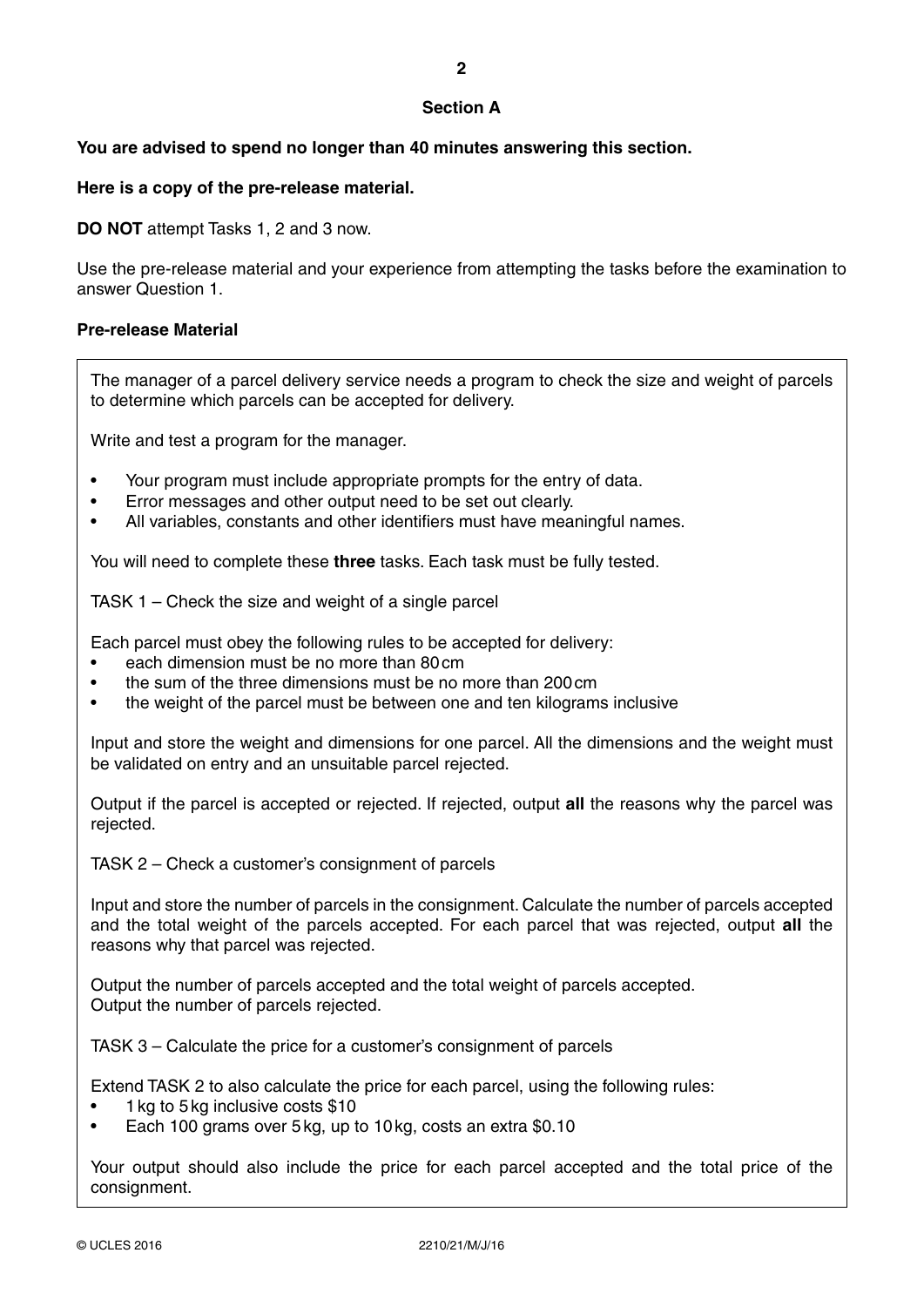- $\blacksquare$ (a) All variables, constants and other identifiers should have meaningful names.
	- (i) For each of the variables that you have used to record dimensions of the parcels in Task 1, state the name, type and its use.

| (ii) | State two constants that you could have used for Task 1. Give the value that would be<br>assigned to each one. |
|------|----------------------------------------------------------------------------------------------------------------|
|      |                                                                                                                |
|      |                                                                                                                |
|      |                                                                                                                |
|      |                                                                                                                |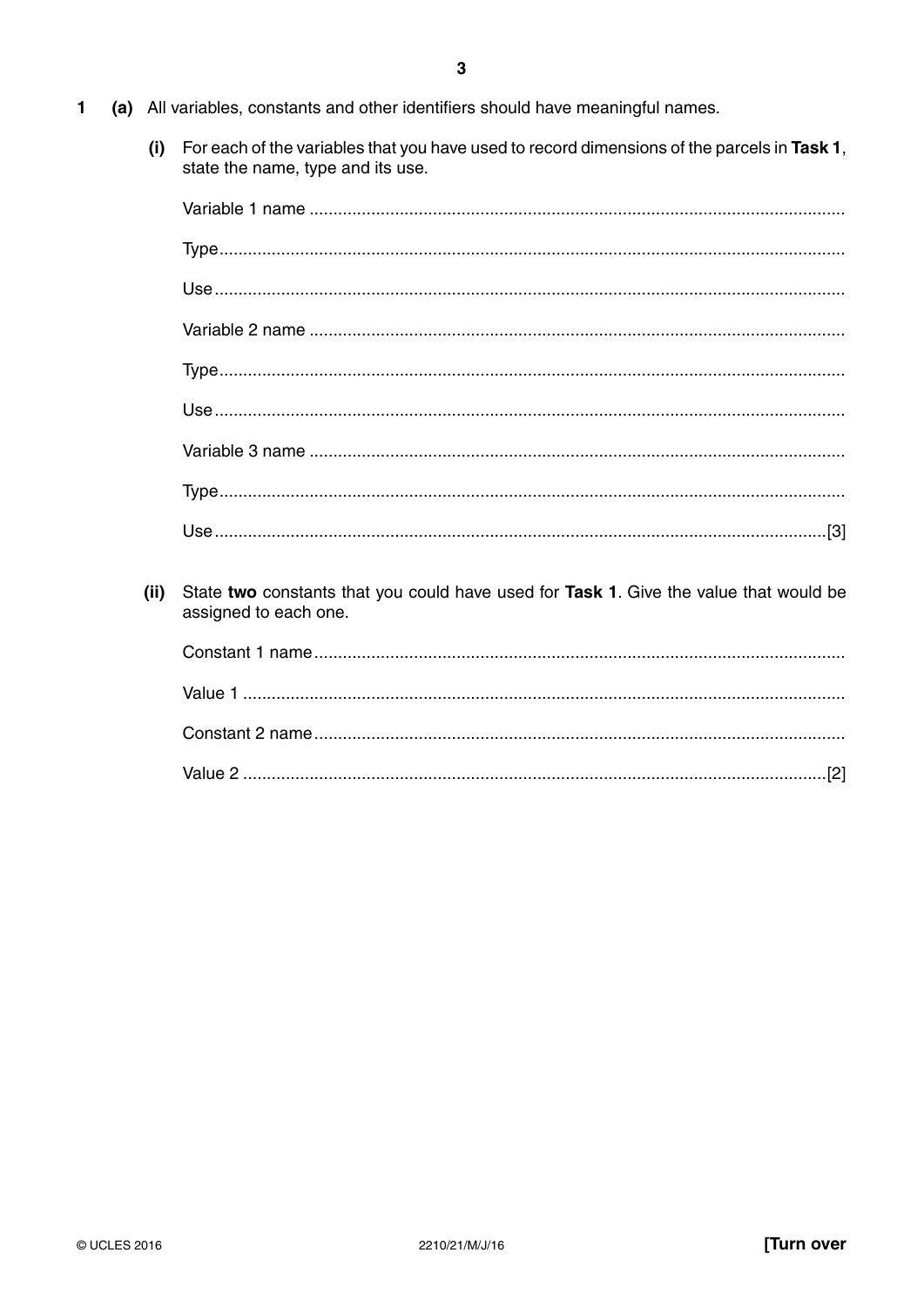(b) Write an algorithm to complete Task 1, using either pseudocode, programming statements or a flowchart.

| $\cdot$ [5] |
|-------------|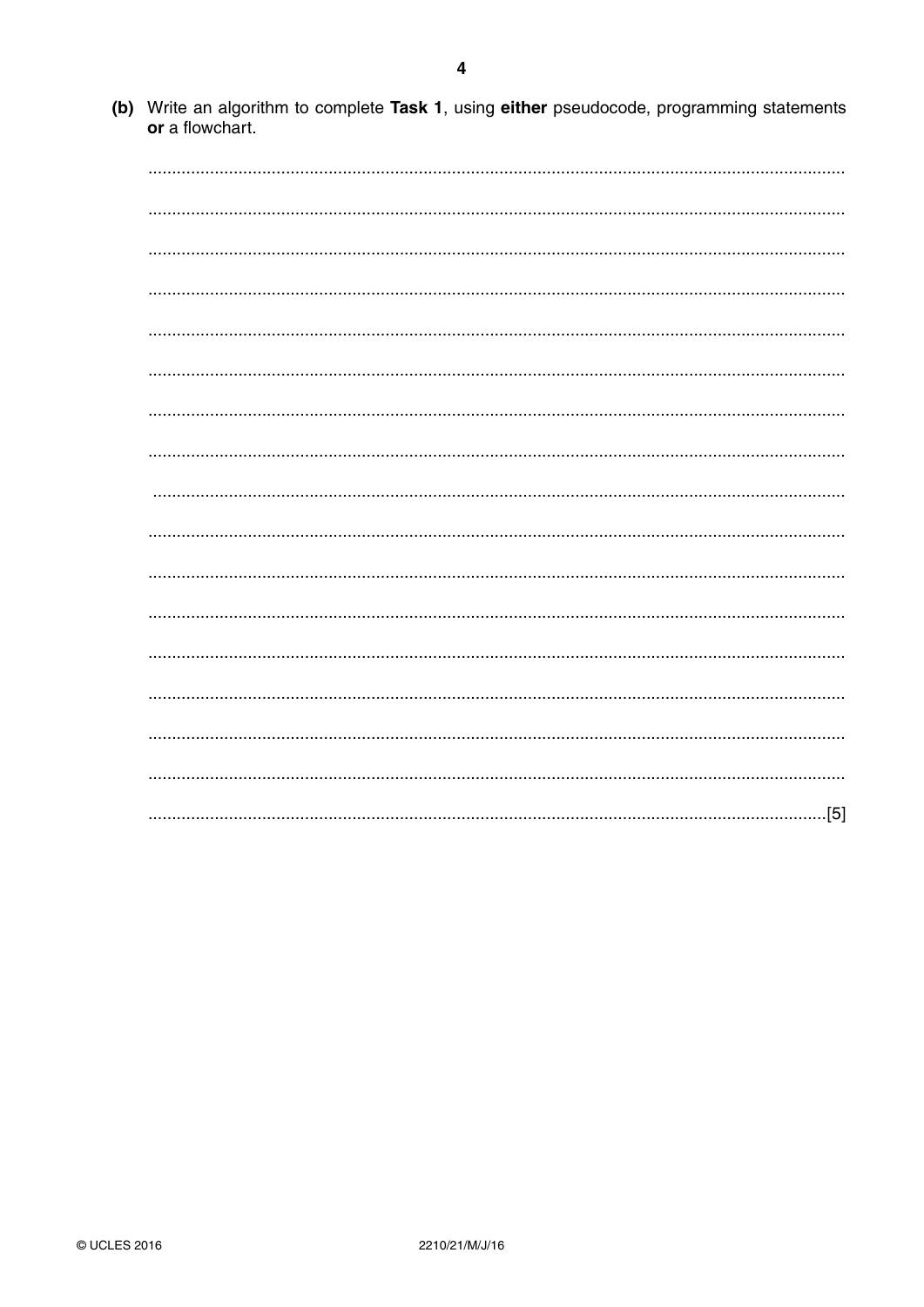(c) Give three different data sets that could be used to check your validation rules for Task 1. Explain why you chose each data set.

(d) Explain how your program calculates the price for a consignment (part of Task 3). You may include programming statements as part of your explanation.

| [4] |
|-----|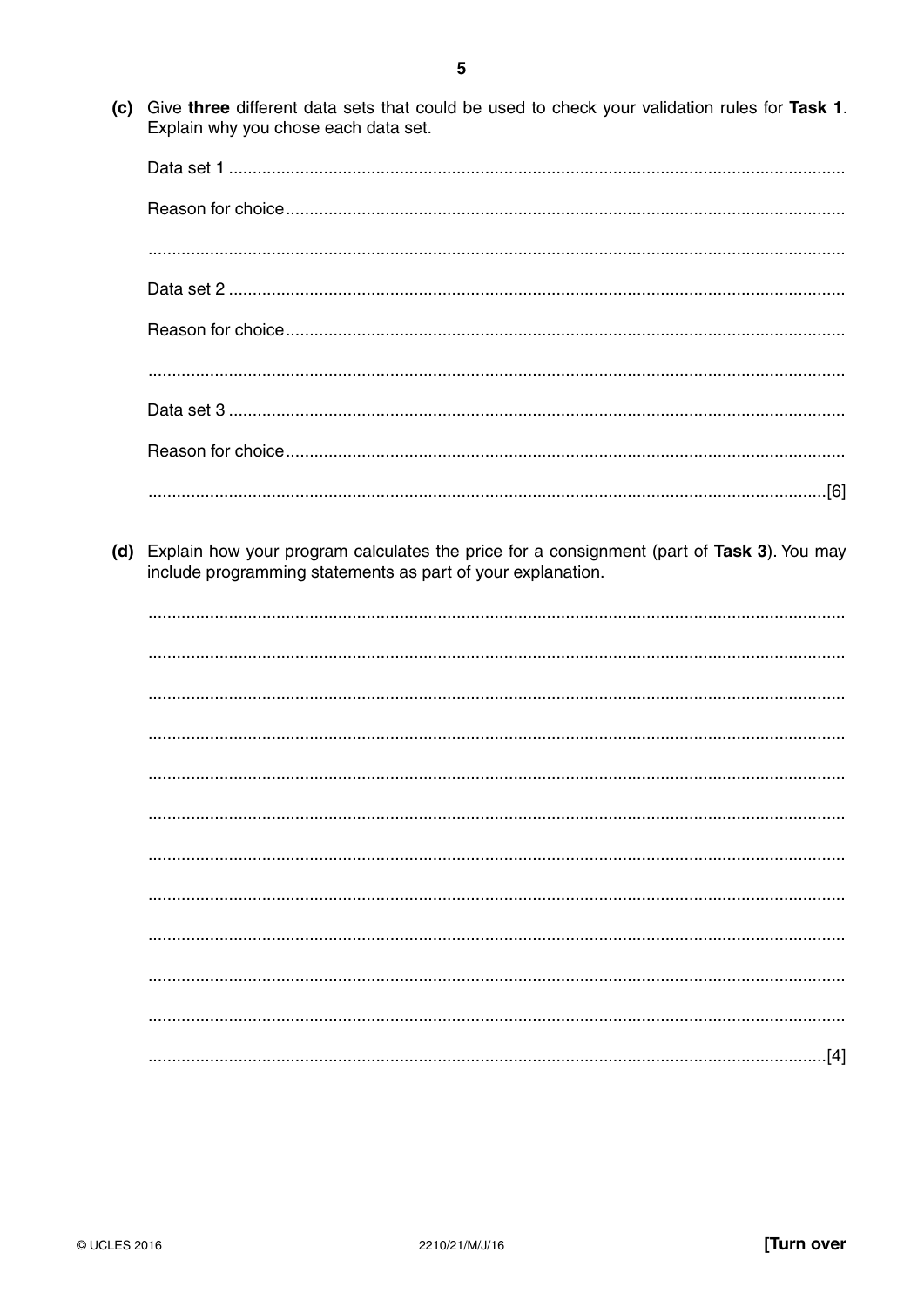#### **Section B**

 $\overline{2}$ Read this section of program code that inputs 10 positive numbers and then outputs the smallest number input.

```
\mathbf{1}Small = 1000Counter = 02
\mathcal{E}REPEAT
\overline{4}INPUT Num
5
       IF Num < Small THEN Small = Num
       Counter = Counter + 16
\overline{7}UNTIL Counter = 10
   PRINT Small
\mathsf{R}
```
Identify three changes you would need to make to find the largest number input instead  $(i)$ of the smallest number.

 $(ii)$ Rewrite the program code with your changes.

>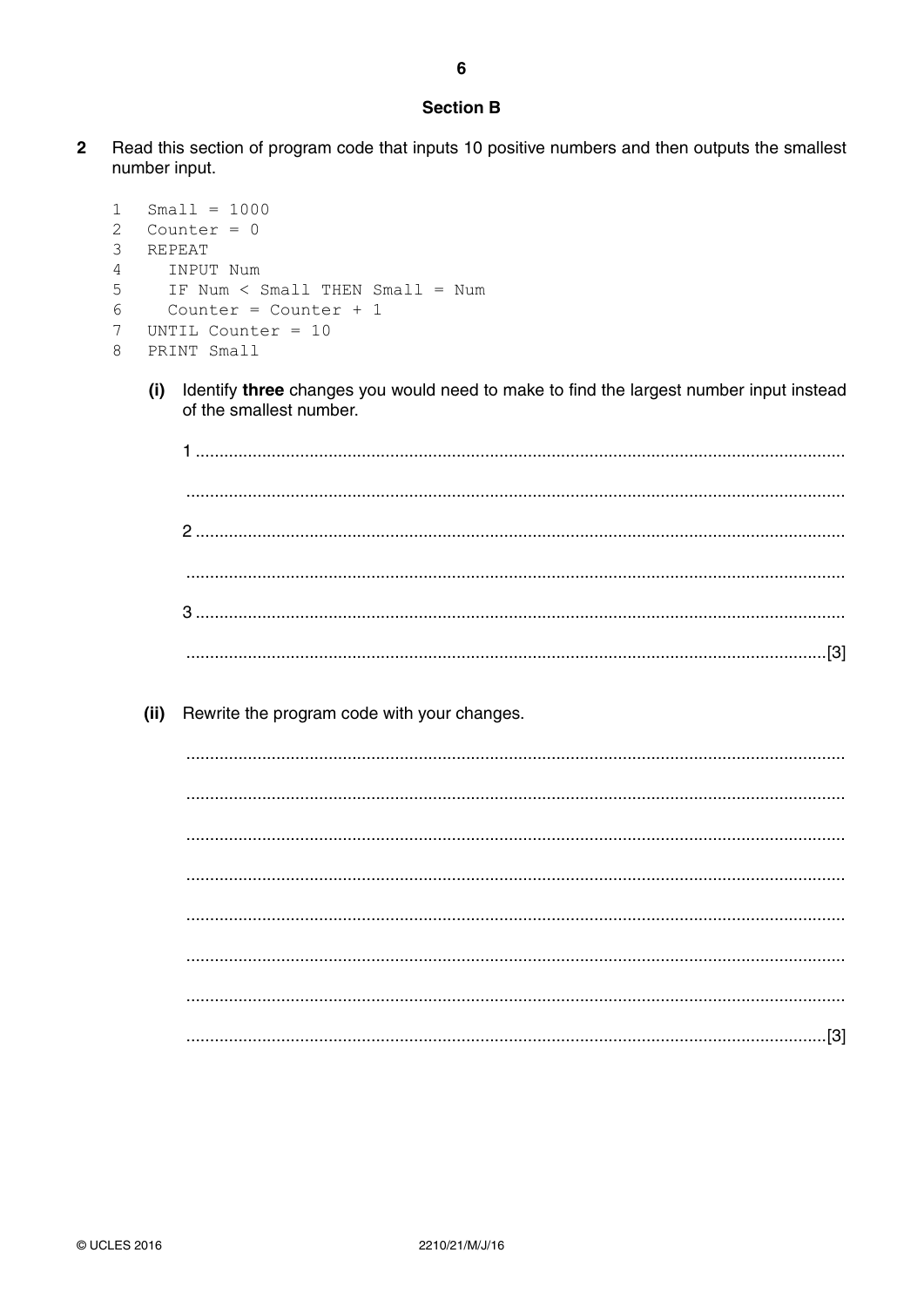**3** A program will be written to store information about members of a swimming club.

The following membership details will be recorded:

- Name
- **Gender**
- Status:
	- Senior
	- Junior
- Fee
- Team member (Yes or No)
	- **(i)** Choose a suitable data type for each of the membership details to be recorded.

| <b>Membership details</b> | Data type |
|---------------------------|-----------|
| Name                      |           |
| Gender                    |           |
| <b>Status</b>             |           |
| Fee                       |           |
| Team member               |           |

[5]

 **(ii)** The swimming club has 50 members.

State the data structure that would be most suitable to use and give a reason for your choice.

| $[2] \label{eq:3}$ |
|--------------------|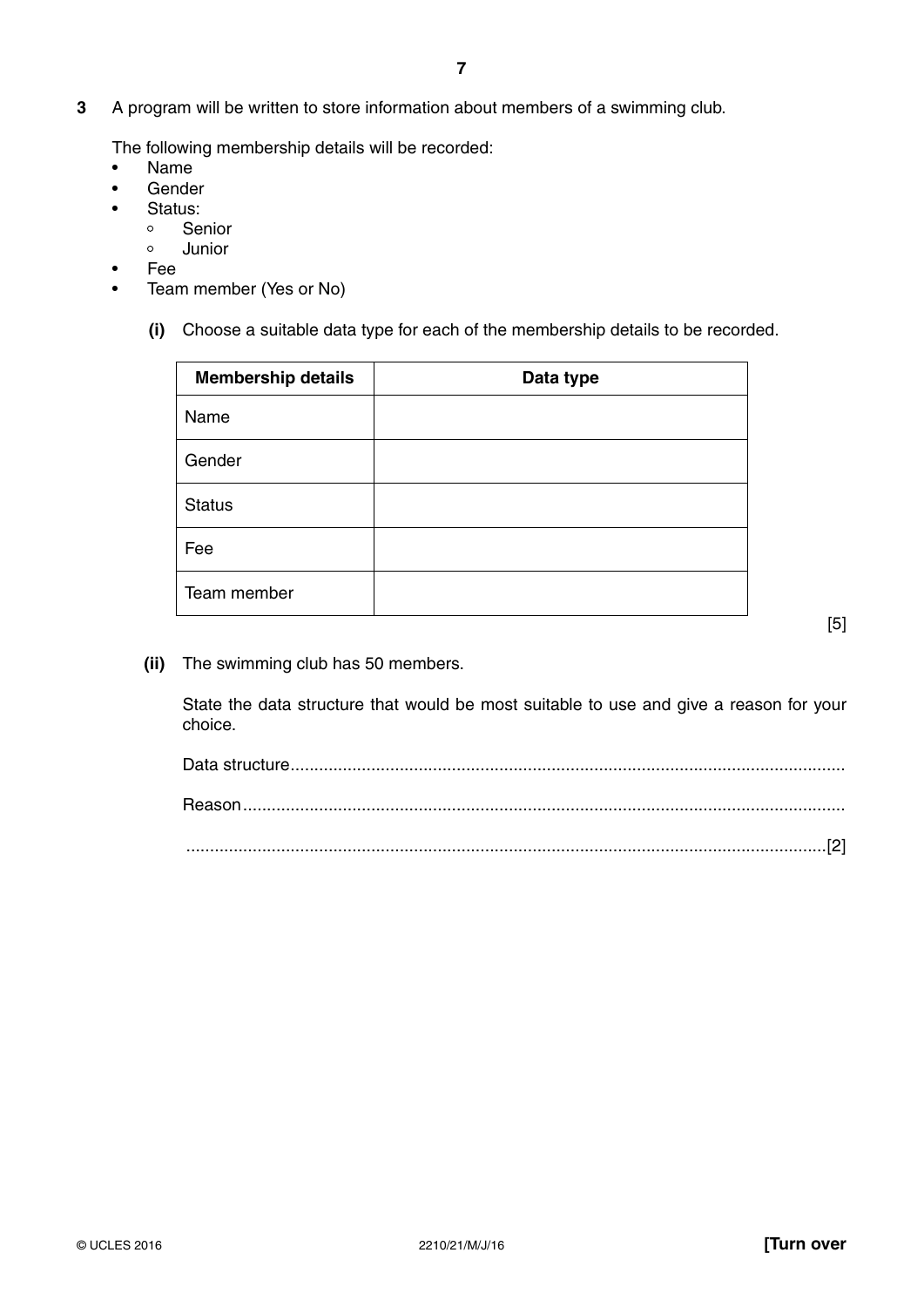$\overline{\mathbf{4}}$ The flowchart below inputs the height of children who want to ride on a rollercoaster. Children under 1.2 metres are rejected. The ride starts when eight children have been accepted.

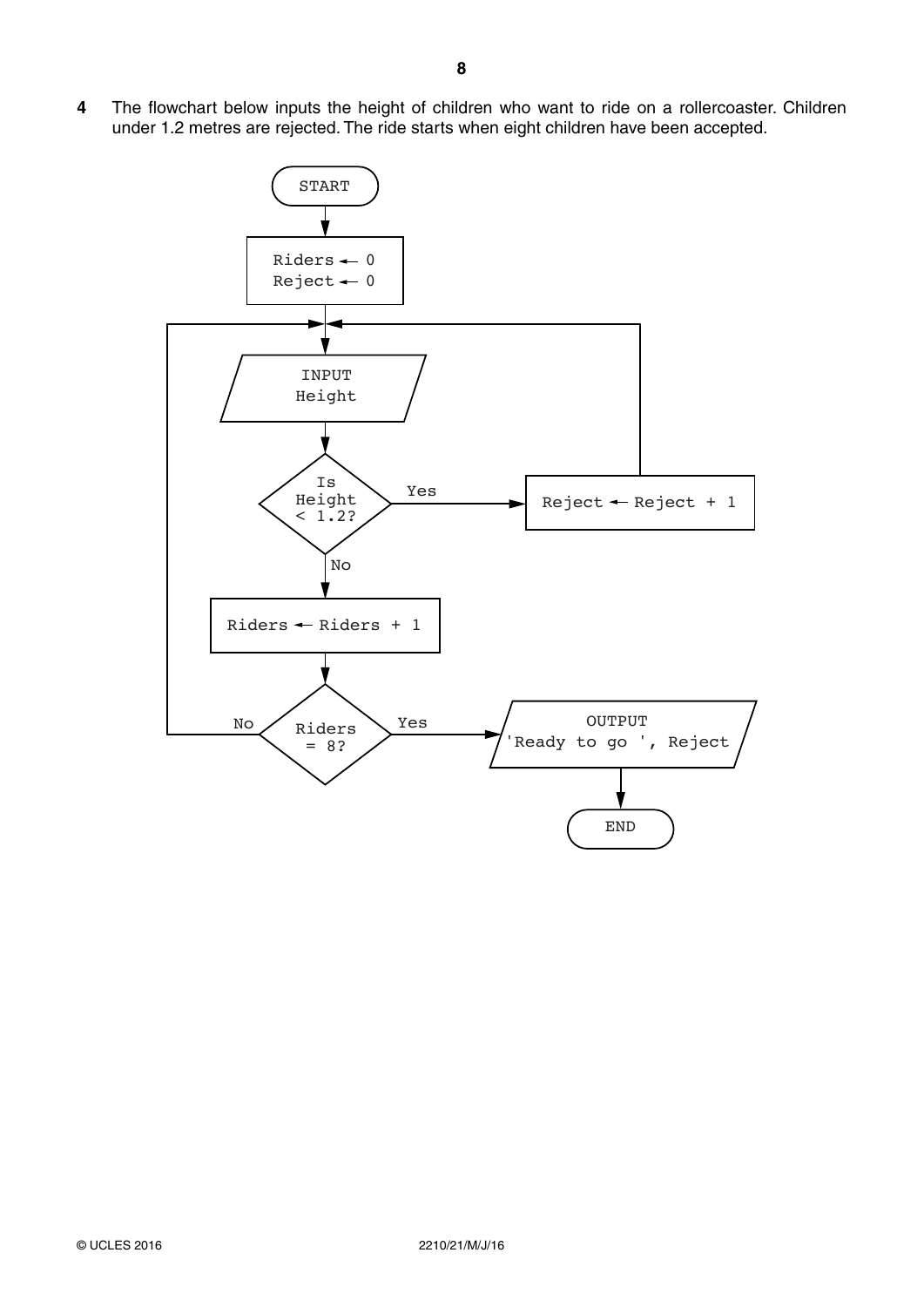Complete the trace table for the input data:

1.4, 1.3, 1.1, 1.3, 1.0, 1.5, 1.2, 1.3, 1.4, 1.3, 0.9, 1.5, 1.6, 1.0

| <b>Riders</b> | Reject | Height | <b>OUTPUT</b> |
|---------------|--------|--------|---------------|
|               |        |        |               |
|               |        |        |               |
|               |        |        |               |
|               |        |        |               |
|               |        |        |               |
|               |        |        |               |
|               |        |        |               |
|               |        |        |               |
|               |        |        |               |
|               |        |        |               |
|               |        |        |               |
|               |        |        |               |

[4]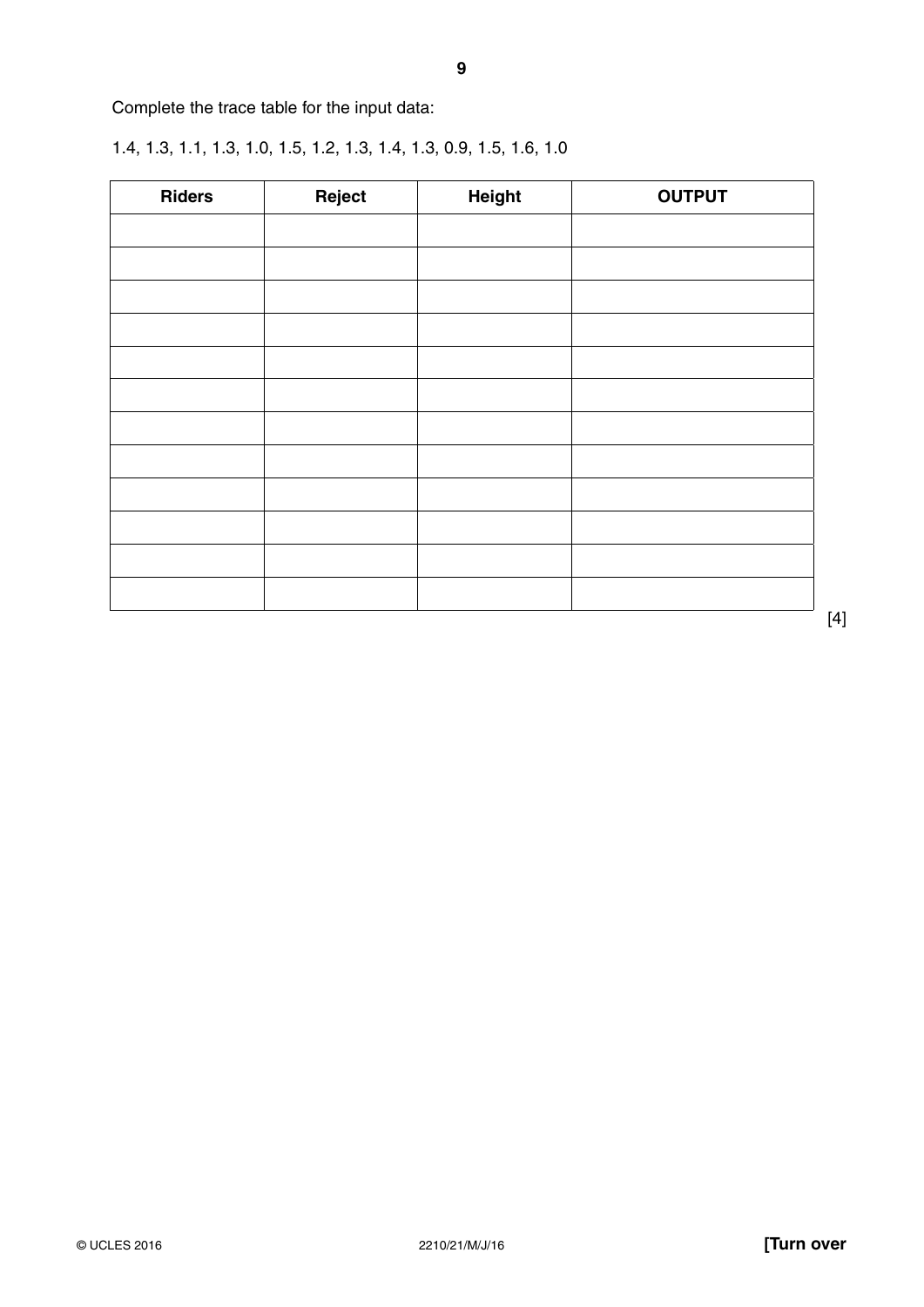REPEAT ... UNTIL is one type of loop structure.  $\overline{\mathbf{5}}$ 

> Identify and describe two other types of loop structure that you could use when writing pseudocode.

| $[4] \label{def:1}$ |  |
|---------------------|--|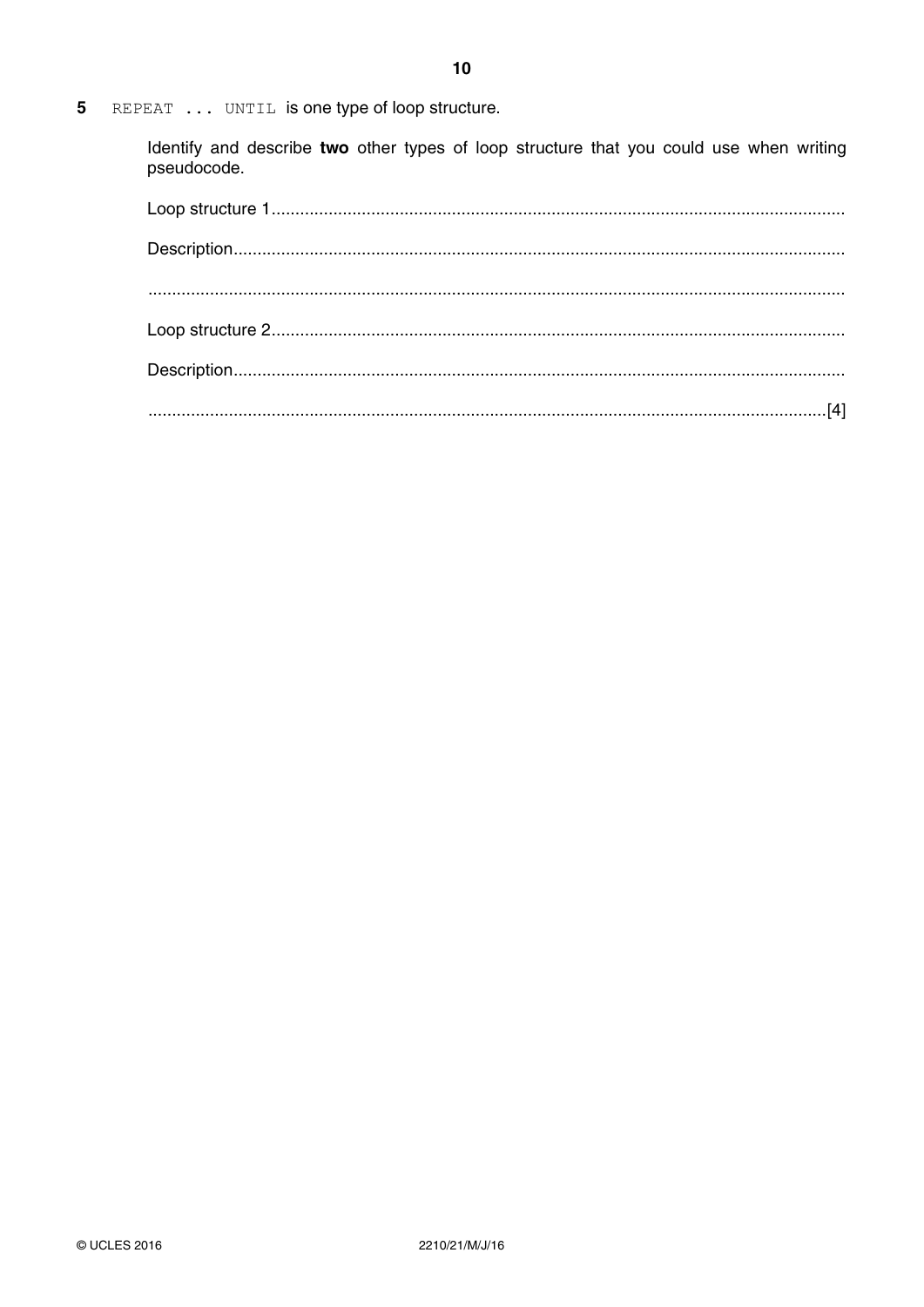**6** A database, STAFFPHONE, was set up to show the telephone extension numbers for members of staff working in a department store.

| <b>Name</b>        | <b>Department</b> | <b>Extension number</b> |
|--------------------|-------------------|-------------------------|
| Jane Smith         | <b>Toys</b>       | 129                     |
| Sue Wong           | <b>Books</b>      | 124                     |
| David Chow         | <b>Toys</b>       | 129                     |
| Amy Tang           | Household         | 123                     |
| Joe Higgs          | <b>Books</b>      | 124                     |
| Jane Smith         | <b>Shoes</b>      | 125                     |
| <b>Adel Abur</b>   | <b>Shoes</b>      | 125                     |
| <b>Peter Patel</b> | <b>Toys</b>       | 129                     |

 **(a)** Explain why none of the fields in the database can be used as a primary key.

 ................................................................................................................................................... ................................................................................................................................................... ...............................................................................................................................................[2]

 **(b)** State a field that could be added as a primary key.

...................................................................................................................................................

Give a reason for choosing this field.

 ................................................................................................................................................... ...............................................................................................................................................[2]

 **(c)** Use the query-by-example grid below to provide a list of all members of staff, in alphabetical order, grouped by department.

| Field:    |  |     |
|-----------|--|-----|
| Table:    |  |     |
| Sort:     |  |     |
| Show:     |  |     |
| Criteria: |  |     |
| or:       |  |     |
|           |  | [5] |